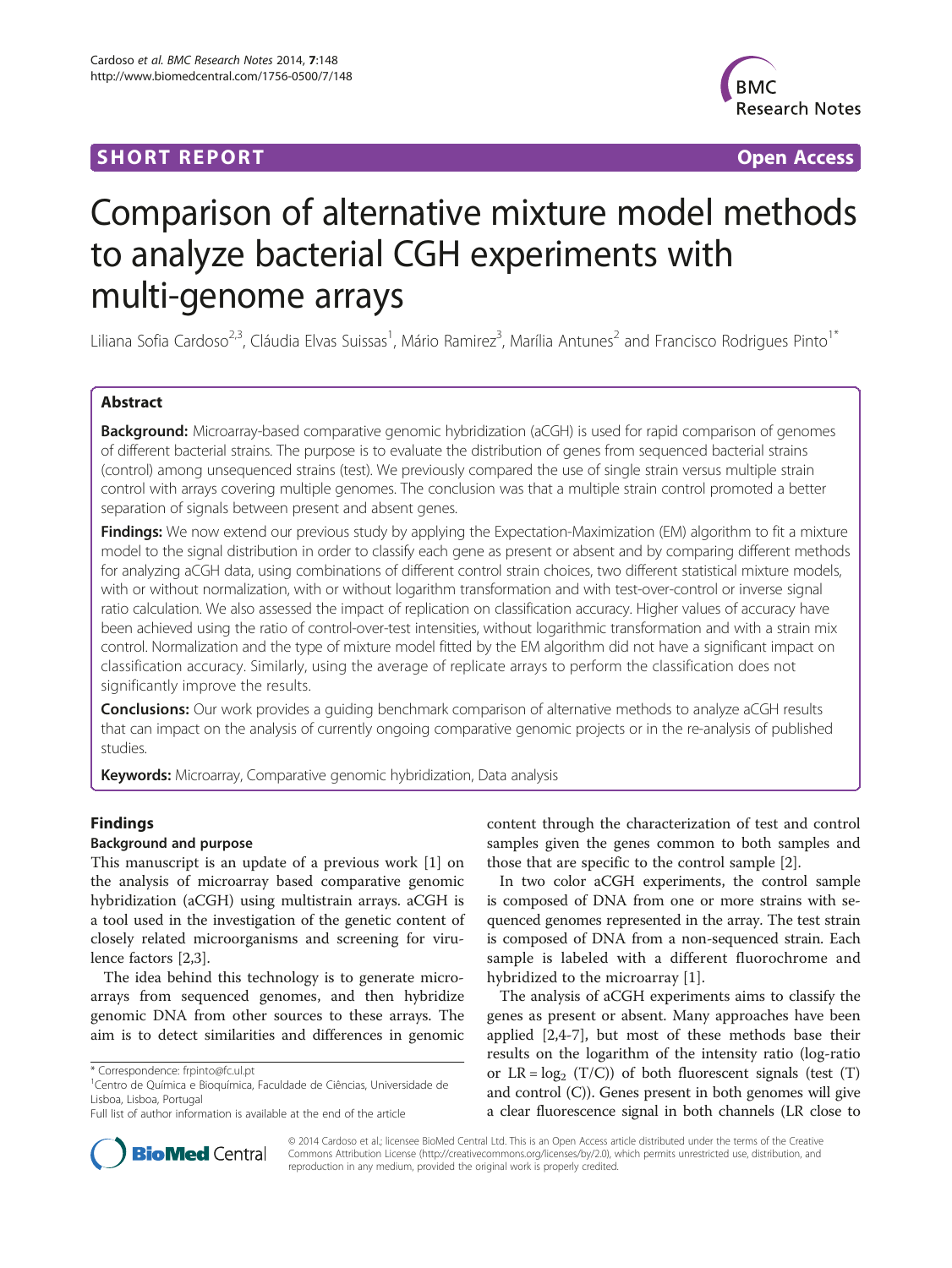0), and absent genes in the test sample are expected only to have a signal in the control channel (negative LR).

Concerning the control used when arrays are designed with multiple sequenced genomes, there is no consensus about the best option. Some studies have used a single strain control [[8](#page-6-0)-[11\]](#page-7-0) while others adopted a mixed control approach [[6,](#page-6-0)[12](#page-7-0)]. Some of the studies argue that a multi-strain mix control, while generating a control signal for every spot on the microarray, leads to an increased signal intensity of core genome spots (that represent genes present in all strains) in the control channel and can complicate data analysis based on ratios [\[9,11](#page-7-0)]. In order to clarify these approaches, we previously performed a comparative study with a multi-strain array for Streptococcus pneumoniae [\[1](#page-6-0)], covering the genomes of three sequenced strains: TIGR4 (T4), R6 (R6) and G54 (G54). We used two different controls: a single strain (T4) and an equimolar mix of the three strains represented in the array  $(T4 + R6 + G54)$  and hybridized them with the tests strains (R6 and G54). We concluded that the use of a single strain control increases the error rate in genes that are part of the accessory genome, where more variation across unsequenced strains is expected, justifying the use of the mix control. This conclusion was derived from the comparison of the discriminatory power of the LR values, using the known presence/absence classification for each gene. No statistical method was used to estimate the best threshold LR value to divide present from absent genes. This step is necessary in the real application scenario, were the genome sequence of the test strain is not available. The present work complements our previous study by applying an expecta tion-maximization (EM) algorithm to estimate the best \threshold for the same experimental results. We will re-validate our previous conclusions about the choice of control and optimize several processing steps of microarray data analysis. In particular, we will evaluate the impact of the logarithm transformation and the normalization steps, which are common steps in analysis of expression microarrays and in CGH analysis. We also wish to test if using an inverse ratio (C/T instead of T/C or  $log<sub>2</sub>$ (T/C)) provides better results with the EM algorithm. In the traditional ratio the present signals distribute around 1 and the absent signals are compressed between 0 and 1. The logarithm transformation alleviates this compression, but we hypothesize that the two classes of signals can be further separated if the C/T ratio is used.

# Experimental data

Part of the data analyzed in this study was obtained with a multi-strain Streptococcus pneumoniae CGH microarrays already analyzed in a previous study [[1\]](#page-6-0). The array was designed at PFGRC/JCVI (Streptococcus pneumoniae Version 5), with 3425 oligonucleotide probes covering the

Each probe was 70 base long and replicated four times in each array. The annotation file provided by the array manufacturer was used to define which gene, from any of the three reference genomes, was represented by which probe. For each different pair of test strain and control, four replicates were done, resulting in a total of 16 hybridizations. The four different hybridizations were R6 versus T4, R6 versus MIX  $(T4 + R6 + G54)$ , G54 versus T4 and G54 versus MIX  $(T4 + R6 + G54)$ . Dye swaps were applied in each set of four replicates. Microarray hybridization raw data was deposited in the ArrayExpress public database with accession number E-MEXP-1390.

The images of the microarrays were analyzed using Feature Extraction 9.1 software (Agilent Technologies, Palo Alto, CA). For each spot the signal was background corrected by subtracting the minimum feature signal in the array. The intensity-specific bias was removed through loess global normalization. The resulting spot average pixel intensities were used to compute several signal ratio measures: the test/control signal ratio (T/C) and the corresponding logarithm signal ratio (log  $(T/C)$ ), and the control/test signal ratio (C/T), before and after normalization. Since each gene was spotted four times per array, data retrieved from each of the valid spots were averaged for a particular gene.

Additional data analyzed in this study was obtained from a published dataset [[2](#page-6-0)] using a Staphylococcus aureus array (PFGRC/JCVI Staphylococcus aureus Version 5). Raw data files were imported from ArrayExpress (E-MEXP-2007). The hybridizations with a test strain represented in the array design were selected. This selection allowed the definition of which gene was present or absent in the test sample by using the information available in the array annotation files provided by the manufacturer. All the hybridizations used a single strain control. The analysis was conducted using only the probes representing a gene present in the control sample. Raw data files were generated by GenePix image analysis software. For each probe, the F633 median and F532 median were used to define the T and C signals.

Instead of hybridizations where the test strain is sequenced, we could have tested the different analysis methods with microarray results of genes that were confirmed by PCR assays. Although these assays are common in published studies, they are not well suited for our purpose. In each dataset the number of genes confirmed with PCR is normally low. We would have to analyze a high number of experiments to achieve a reasonable statistical confidence on the results. Additionally, PCR results may disagree with microarray result, even if both are physically correct. If the array is based on short oligos, that sequence can be conserved while the regions targeted by the PCR primers can be divergent (or the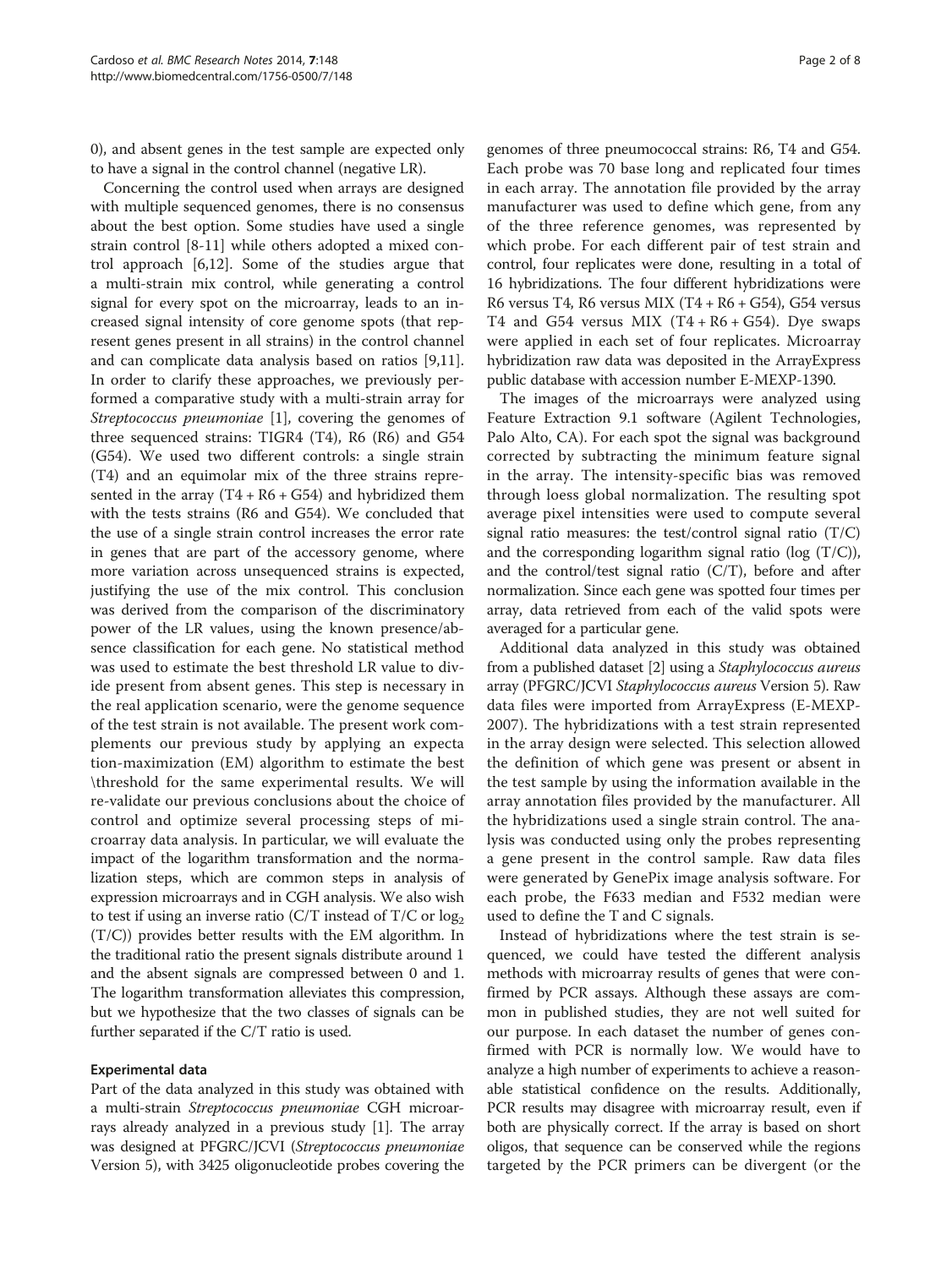other way around). Moreover, the selection of genes for PCR verification is not random. Genes can be selected because they are biologically more interesting, or because they are more likely to confirm the microarray results. This bias would make it more difficult to see any accuracy differences between C/T and T/C ratios using genes verified by PCR.

#### Multi strain spot signal correction

The Streptococcus pneumoniae microarrays were designed with three reference strains. The control sample can be a mixture of DNA of the same three strains. Thus, the microarrays where the samples are hybridized contain sequences that identify genes in one strain (group 1), two strains (group 2) or three strains (group 3). According to our previous study [[1\]](#page-6-0) when the mix control is used and the gene is present in the test strain, it is expected that the ratio of intensities T/C should be 3 if the gene is present in one strain (group 1), 3/2 if the gene is present in two strains (group 2) and 1 if the gene is present in three strains (group 3). When the gene is absent of the test sample, it is expected that T/C reach values close to 0. So we chose to analyze corrected T/C values by multiplying the factors, 1, 2/3 or 3, according to each gene group (1, 2 or 3, respectively). To obtain C/T corrected values the inverse factors are applied. When the single strain (T4) control is used, there are also two groups of spots: some contain sequences that identify T4 genes (group 1) while others contain sequences that do not identify T4 genes (group 2). In this case we only need to correct the signal for the group 2. Here, to calculate the signal ratio, the value of C is exchanged by a surrogate value that is the average of the C values for group 1 spots. All these corrections allow the application of the same classification algorithm to all spots in the array.

# Present/absent classification

For each different signal ratio measure we applied the Estimation-Maximization (EM) algorithm to fit mixture models and to classify genes as present or absent. A mixture model is a convex combination of probability distributions that allows modeling data sets composed by different subsets, each of which is modeled by its own distribution. The mixture models used in this study were: the Normal-Uniform (NU) model and Gamma-Gamma (G) model. The first considers that signal ratios from present genes are shaped by the Normal distribution, while the missing genes are modeled by the Uniform distribution [[13](#page-7-0)]. The Gamma-Gamma mixture model assumes that the signal ratio follows a Gamma distribution both for present and for absent genes, although with different parameters [[14](#page-7-0)].

The EM algorithm is an efficient tool in the estimation of mixture model parameters and classification of each gene in one of two distinct groups. Iteratively, it finds the parameters of both distributions in the mixture model that maximize the likelihood of obtaining the given observations. At each step it computes for each gene the probability that it belongs to the present gene distribution. After the algorithm converges to a stable parameter set, each gene is considered present if the probability that it belongs to the present gene distribution is greater than 0.5.

In this work the EM algorithm successfully converged in all occasions. The G model was not fitted to  $log(T/C)$ ratios because they present negative values, for which the Gamma distribution is not defined. Log(C/T) ratios were not evaluated because they have the symmetrical value of the  $log(T/C)$  ratios. As such, similar but symmetric fits would be expected for both ratios, yielding the same classification accuracies.

# Evaluation of classifications

The produced classifications were compared with the known classification. For each classification we identified each gene as a true positive (TP) or true negative (TN) if the EM classification agreed with the known genome, and as a false positive (FP) or false negative (FN) if the EM classification did not agree. A gene is considered positive (either TP or FP) when the EM classification predicted that gene to be present. With the number of TP, TN, FP and FN we can calculate the accuracy (Acc), that is, the proportion of correct results.

$$
Acc = \frac{TP + TN}{TP + TN + FP + FN}
$$

To compare the results obtained with the mix and the single strain control, Wilcoxon rank sum tests for independent samples were used to detect significant differences in the respective average accuracies, obtained from 8 independent arrays for each control choice. To compare the results obtained with different signal ratios of mixture models, Wilcoxon signed rank tests for paired samples were used, since the variant methods were applied to the same replicate arrays. Differences were considered significant when  $p < 0.05$ .

#### Results

Figure [1](#page-3-0) shows the accuracy values for the pneumococcal arrays. The combinations of methods that have been tested were ordered according to the mean accuracies achieved. The highest accuracies were obtained with the mixed strain control, using the C/T ratio without normalization or logarithm transformation and fitting a normal-uniform mixture model.

To compare the performance of both control types, the best analysis options for each kind of control were used. The mixed strain control (with C/T ratio, NU model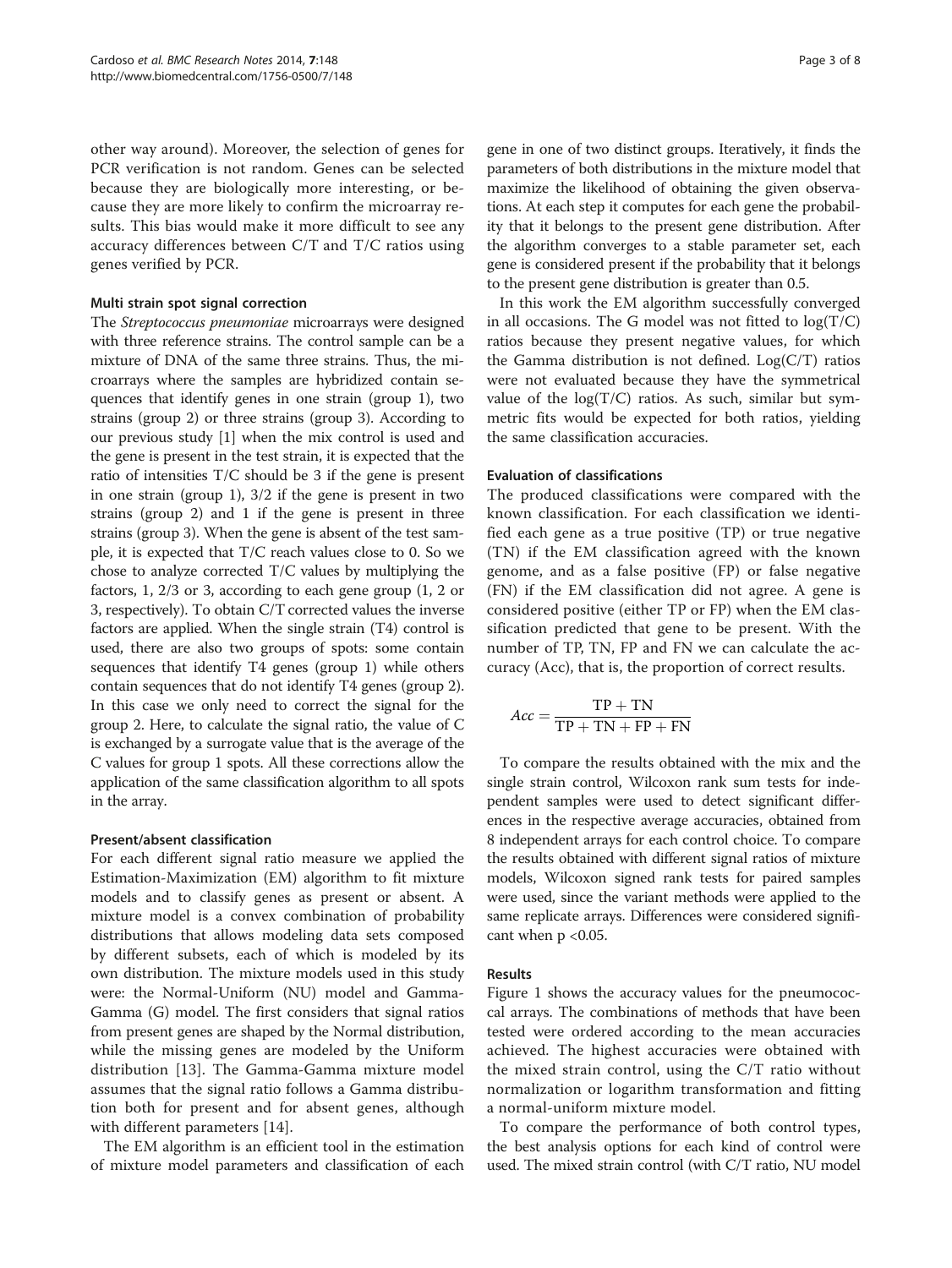<span id="page-3-0"></span>

and without normalization) reaches accuracies that are on average 0.05 superior  $(p < 0.001)$  to the single strain control (with normalized C/T ratio and NU model). This accuracy difference may translate in more 50 to 350 correctly classified genes, considering bacterial genomes with 1000 to 7000 genes.

The impact of normalization and the mixture model choice are not clear from the analysis of Figure 1. Results obtained with respect to the mixture model used are contradictory when the ratio is C/T or T/C. NU mixture model performs better with C/T ratios, while G mixture model produces higher accuracies when applied to T/C ratios.

The choice of the ratio has a clear impact in the resulting accuracies. Independently of the control type,  $C/T$  ratios perform better than T/C ratios, and  $log(T/C)$ ratios present intermediate accuracies (Figure 1). To confirm this pattern, we re-analyzed a set of 6 CGH hybridizations where genomic DNA from sequenced Staphylococcus aureus strains was hibridyzed with a S. aureus microarray using a single strain control. Although these arrays are also based on 70-mer probes, they were designed for a different species and analyzed with different image analysis software. Figure [2](#page-4-0) shows for each of the 16 pneumococcal, plus the 6 S. aureus

microarrays the accuracies obtained by using the T/C, Log (T/C) or C/T ratio. The pattern observed in Figure [2](#page-4-0) is extremely consistent across arrays. The C/T ratios lead to 0.05 average increase in accuracy  $(p < 0.001)$  when compared with the  $Log(T/C)$  ratio applied to the same array.

To understand the impact of the ratio choice in the mixture model fit, we analyzed the distribution of ratio values in one of the pneumococcal arrays (Figure [3](#page-4-0)). It is possible to observe that if the gene is present in the test strain  $(T \neq 0)$ , all the three ratios can be represented in terms of location by Normal distributions and, in the case of T/C and C/T ratios, by Gamma distributions. However, the fitted distributions show more dispersion than the histograms, not achieving sufficiently high densities in the distribution peaks. The Normal distribution does not fit to any ratio distributions when the gene is not present in the test strain  $(T = 0)$ . T/C and C/T ratios are better described by Gamma distributions when  $T = 0$ . This observation would predict better accuracies for the G mixture model with the T/C and C/T ratios. This prediction is correct for the T/C ratio, but the NU model leads to higher accuracies for the C/T and Log (C/T) ratios (Figure 1). The distributions of these two ratios when the  $T = 0$  do not appear to be uniform. However, when compared with the corresponding distributions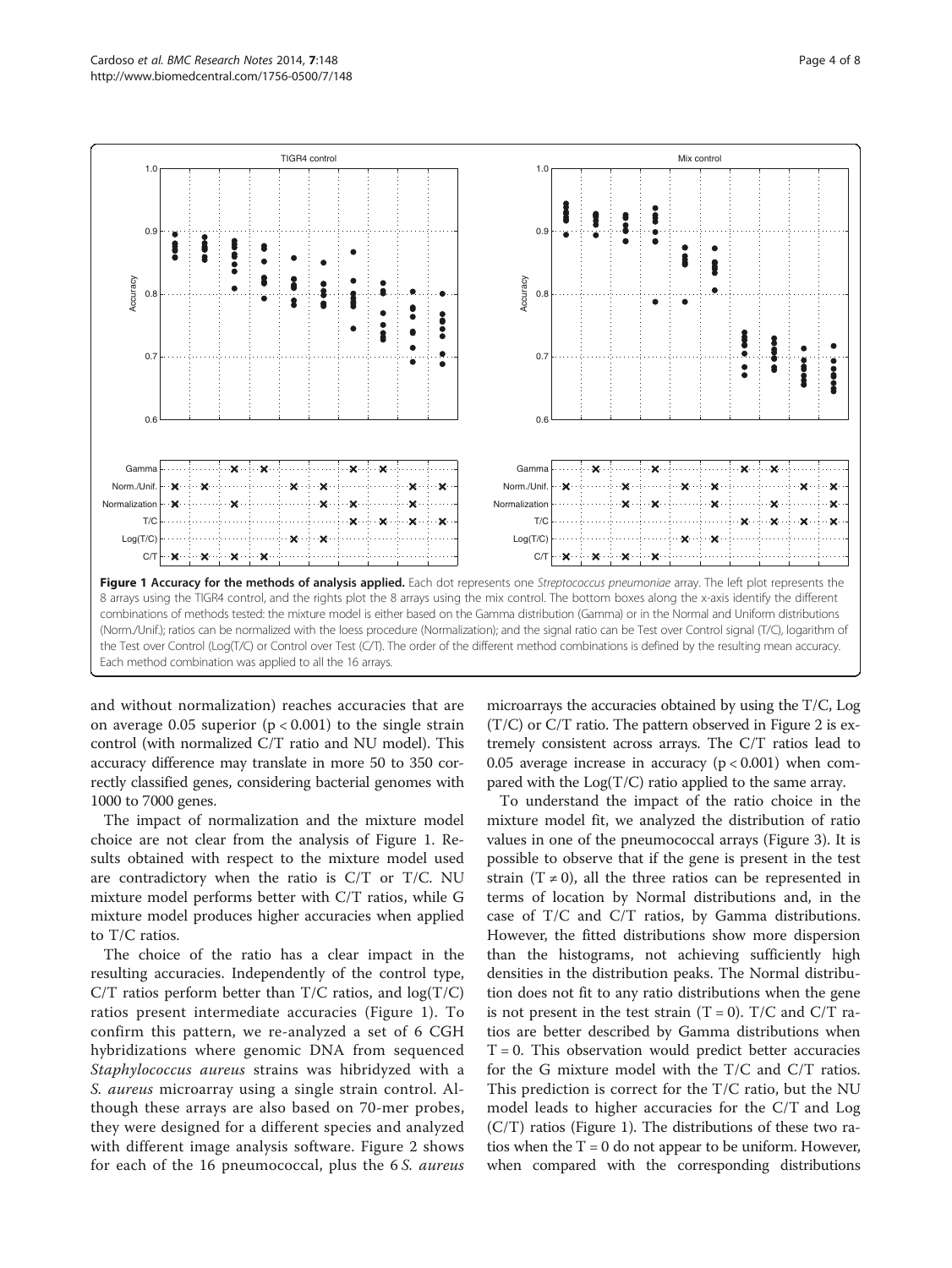<span id="page-4-0"></span>



Figure 3 Histograms of signal ratio values. A and D represent histograms of the Test over Control ratio (T/C) values. B and E represent histograms of the logarithm of the Test over Control ratio (Log(T/C) values. C and F represent histograms of the Control over Test ratio (C/T) values. A, B and C histograms were drawn with ratio values of probes where the gene was absent in the test sample. D, E and F histograms were drawn with ratio values of probes where the gene was present in the test sample. Red lines are best fits of a Normal distribution to the drawn histogram. Blue lines are best fits of the Gamma distribution to the corresponding histograms. Due to the negative values of some Log (T/C) ratios, it was not possible to fit a Gamma distribution to the histograms in **B** and **E**. All the histograms where based on one Streptococcus pneumoniae microarray using the mix control.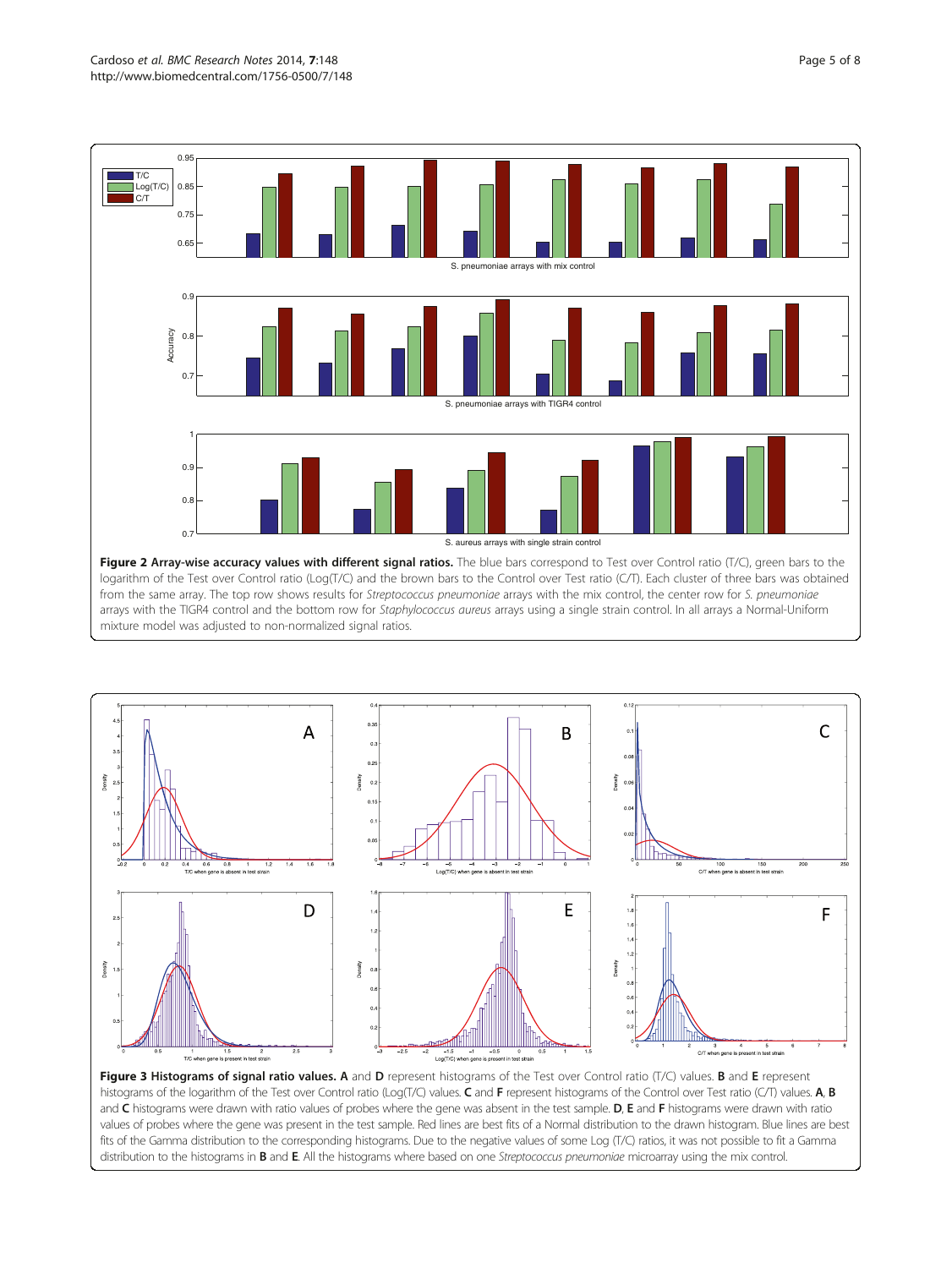when  $T \neq 0$ , they have much lower densities across a much larger range of values. This might explain the success of the NU model with  $C/T$  and Log  $(T/C)$  ratios. When  $T = 0$ , the distribution of  $T/C$  presents high densities, comparable with the densities of the T/C distribution when  $T \neq 0$ . Additionally, for  $T = 0$ , the T/C values range from 0 to 1, presenting a large overlap with the T/C distribution when  $T \neq 0$ . It is possibly this overlap that is responsible for the lower accuracies obtained when the T/C ratio is used.

Aiming to quantify the advantage in averaging replicate arrays, we combined the four available replicates of each hybridization into the possible sets of 2, 3 or 4 replicates and evaluated the accuracy of the resulting classifications, shown in Figure 4. In this evaluation we used the C/T ratios with the NU mixture model, as this option produced the best results without replication. Although there is a small increment in accuracy due to replication, no significant difference is found, justifying the use of just one or two replicates per sample in this particular application.

# Discussion

Other authors [\[2,3](#page-6-0)] have previously recognized that some methods applied to analyze aCGH experiments were inherited from microarray gene expression analysis, without specifically evaluating their adequacy for aCGH data. Our results highlight this problem, showing that loess normalization generally has no significant impact in gene classification as present or absent.

Logarithm transformation also has a negative impact when compared with the C/T ratio. In the analysis of gene expression, the aim is to identify genes that are either over or under expressed. The logarithm transformation is useful to make both types of changes quantitatively comparable. In aCGH experiments applied to bacterial genomes, genes are either present or absent



(which includes genes with divergent sequences). The use of the C/T ratio expands the signal scale in the most interesting range for this type of analysis, facilitating the statistical segregation of signal distributions between present and absent genes. We should note that using the C/T ratio instead of  $log(T/C)$  (or of T/C ratio) only reverses the order of observed gene signals, without ranking changes. This implies that the optimal threshold separating present and absent genes with all three ratio variants will produce the same maximum accuracy. What changes is the capacity of the EM algorithm to adjust the mixture model to the available data, leading to better results with the C/T ratio. Previous studies have showed that fitting mixture models to aCGH data provided better result than several other methods [[7,](#page-6-0)[15](#page-7-0)]. Their comparison was based in the use of  $log(T/C)$  ratios. Our study reveals that the success of mixture model fitting in aCGH analysis can be improved with the use of the C/T ratio.

The present results also confirm our previous study [[1\]](#page-6-0), in which the advantages of the use of a mix control were first observed. We believe that the presence of a present signal in the control channel of all the spots in the array is important for the resulting classification obtained through the fitting of a mixture model to the observed C/T signal ratios. The choice of a mix or a single strain control is posed when working with arrays recognizing genes from multiple genomes. As the number of available genome in the array increases, the mix control may loose its superiority, as genes that are only present in one of the reference genomes will have an increasingly weak control signal, approaching 0. Other authors [\[2](#page-6-0)] have presented alternative methods for the analysis of bacterial aCGH experiments that use the signal distribution of the control channel independently of the test channel. These methods apparently reduce the need for a mix control. Nevertheless, our work shows that the mix control performs significantly better with an array designed for three reference genomes and analyzed with a mixture model approach.

Nowadays, comparative genomic studies in bacteria are migrating from the microarray technology to high throughput sequencing methods. This happens due to the decreases in the costs associated with sequencing, but also due to a gain in information: from present-absence status to a detection of diverging sequences. Still, some ongoing projects keep using microarrays, justifying the usefulness of the methodological comparison we are presenting [[16](#page-7-0)-[22](#page-7-0)]. Furthermore, our conclusions about the impact of the C/T ratio can justify the re-analysis of many already published and publicly available datasets, as we have demonstrated by analyzing the *S. aureus* arrays.

Our results must be interpreted taking into account some limitations of our study. We tested arrays from two species using a similar array design strategy and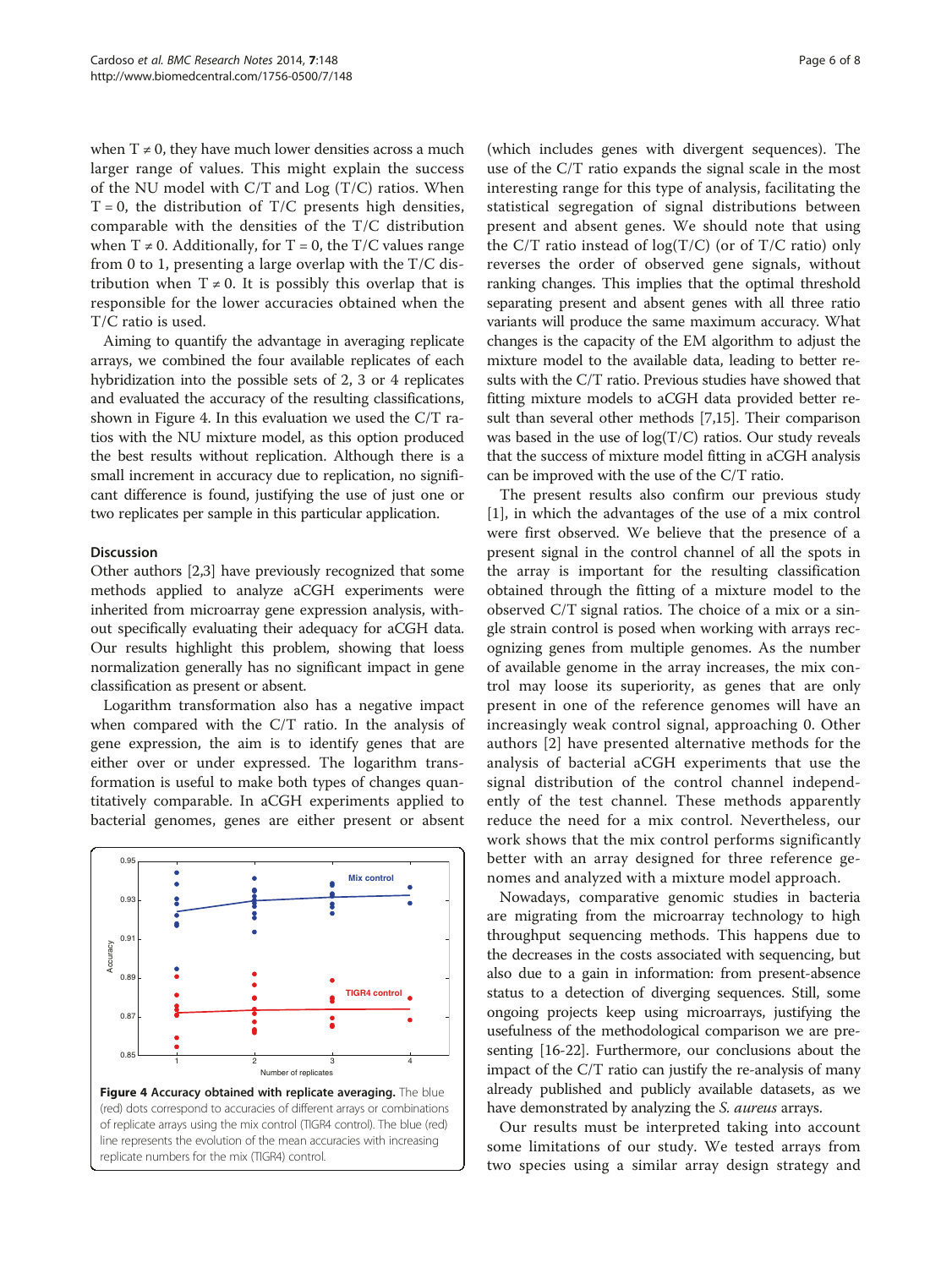<span id="page-6-0"></span>manufacturer. Additionally, only one normalization algorithm and two different mixture models were compared. Although we are confident that the observations are sufficiently general to apply in other contexts, we cannot anticipate the effect of different genomes, microarray platforms, normalization procedures or mixture models using different distributions. We could, for example, expand our study to include a higher number of different organisms, in order to generalize our conclusions. The advantages of the C/T ratio are not necessarily valid for every organism. Nevertheless, as our study shows that for two species the choice of ratio has a significant impact in classification accuracy, we can conclude that, when working with a different organism, it is worthy to conduct a similar study to optimize the signal ratio used for analysis.

Two aCGH analysis problems were not approached in our work. One is the detection of multiple gene copies. If there are more copies of a given gene in the genome of control strains than in the test strains, the gene can be erroneously classified as absent. From the array design it should be possible to identify probes targeting genes with multiple copies in the control strains, and perform a separate analysis in case they where classified as absent. Probes with a single copy in the control strains and multiple copies in the test strain will most likely be classified as present. A subsequent analysis of probes classified as present can be developed to quantify the number of copies, but it is expectable that as the copy number grows, there should be saturation in the fluorescence signal.

The second analysis problem is the quantification of sequence divergence. Our analysis returns a probability of gene presence in the test strain. When that probability has intermediate values (around 0.5), one can suspect of a divergent gene. However, the same values can be equally originated by excessive noise. Even if there are very low noise levels, a sequence divergence determined by microarray just implies a sequence difference along the region targeted by the microarray probe. The remaining sequence of the gene can be highly conserved or highly divergent. The method proposed by Snipen and colleagues [2] uses the signals from the control channel to adjust a quantitative function relating sequence divergence and signal intensity. Although this method gives a quantitative answer to this problem, it is still affected by the noise levels and by the diversity of divergent sequences in the control sample. Sequencing studies provide a better approach to detect and quantify divergent regions.

# Conclusions

We performed a comparison of several alternative methods to analyze bacterial aCGH datasets. All alternatives had in common the use of the EM algorithm to adjust a mixture model to the observed signal distributions. The results validated a previous study advocating the use of a strain mix as a control in aCGH experiments with multi-genome arrays, instead of a single strain control. Additionally, we found that loess normalization or the choice of mixture model distributions did not have a clear impact on the results. The method variant that induced a greater improvement in achieved classification accuracies was the use of a control-over-test signal ratio, which is the inverse of the ratio traditionally used to analyze this type of results.

# Availability of supporting data

The microarray datasets analyzed in this work are deposited in the Array Express public database with the following accession numbers: E-MEXP-1390, E-MEXP-2007.

#### Competing interests

The authors declare that they have no competing interests.

#### Author' contributions

CES, FRP and LSC have performed the data analysis. MA, MR and FRP have conceived the study. All authors wrote, revised and approved the final manuscript.

#### Acknowledgements

Partial support for this work was provided by Fundação para a Ciência e Tecnologia (projects PTDC/BIA-MIC/101375/2008 and PTDC/EBB-EBI/113824/ 2009). DNA microarrays used in this work were obtained through NIAID's Pathogen Functional Genomics Resource Center, managed and funded by Division of Microbiology and Infectious Diseases, NIAID, NIH, DHHS and operated by the J. Craig Venter Institute.

#### Author details

<sup>1</sup> Centro de Química e Bioquímica, Faculdade de Ciências, Universidade de Lisboa, Lisboa, Portugal. <sup>2</sup> Centro de Estatística e Aplicações, DEIO, Faculdade de Ciências, Universidade de Lisboa, Lisboa, Portugal. <sup>3</sup>Instituto de Microbiologia Instituto de Medicina Molecular, Faculdade de Medicina, Universidade de Lisboa, Lisboa, Portugal.

#### Received: 22 March 2013 Accepted: 10 March 2014 Published: 14 March 2014

#### References

- 1. Pinto FR, Aguiar SI, Melo-Cristino J, Ramirez M: Optimal control and analysis of two-color genomotyping experiments using bacterial multistrain arrays. BMC Genomics 2008, 9:230.
- 2. Snipen L, Nyquist OL, Solheim M, Aakra A, Nes IF: Improved analysis of bacterial CGH data beyond the log-ratio paradigm. BMC Bioinformatics 2009, 10:91.
- 3. van Hijum SA, Baerends RJ, Zomer AL, Karsens HA, Martin-Requena V, Trelles O, Kok J, Kuipers OP: Supervised lowess normalization of comparative genome hybridization data - application to lactococcal strain comparisons. BMC Bioinformatics 2008, 9:93.
- 4. Kim CC, Joyce EA, Chan K, Falkow S: Improved analytical methods for microarray-based genome-composition analysis. Genome Biol 2002, 3:RESEARCH0065.
- 5. Carpaij N, Fluit A, Lindsay J, Bonten M, Willems R: New methods to analyse microarray data that partially lack a reference signal. BMC Genomics 2009, 10:522.
- 6. Taboada EN, Acedillo RR, Luebbert CC, Findlay WA, Nash JHE: A new approach for the analysis of bacterial microarray-based comparative genomic hybridization: insights from an empirical study. BMC Genomics 2005, 6:78.
- 7. Carter B, Wu G, Woodward MJ, Anjum MF: A process for analysis of microarray comparative genomics hybridisation studies for bacterial genomes. BMC Genomics 2008, 9:53.
- 8. Obert C, Sublett J, Kaushal D, Hinojosa E, Barton T, Tuomanen EI, Orihuela CJ: Identification of a candidate streptococcus pneumoniae core